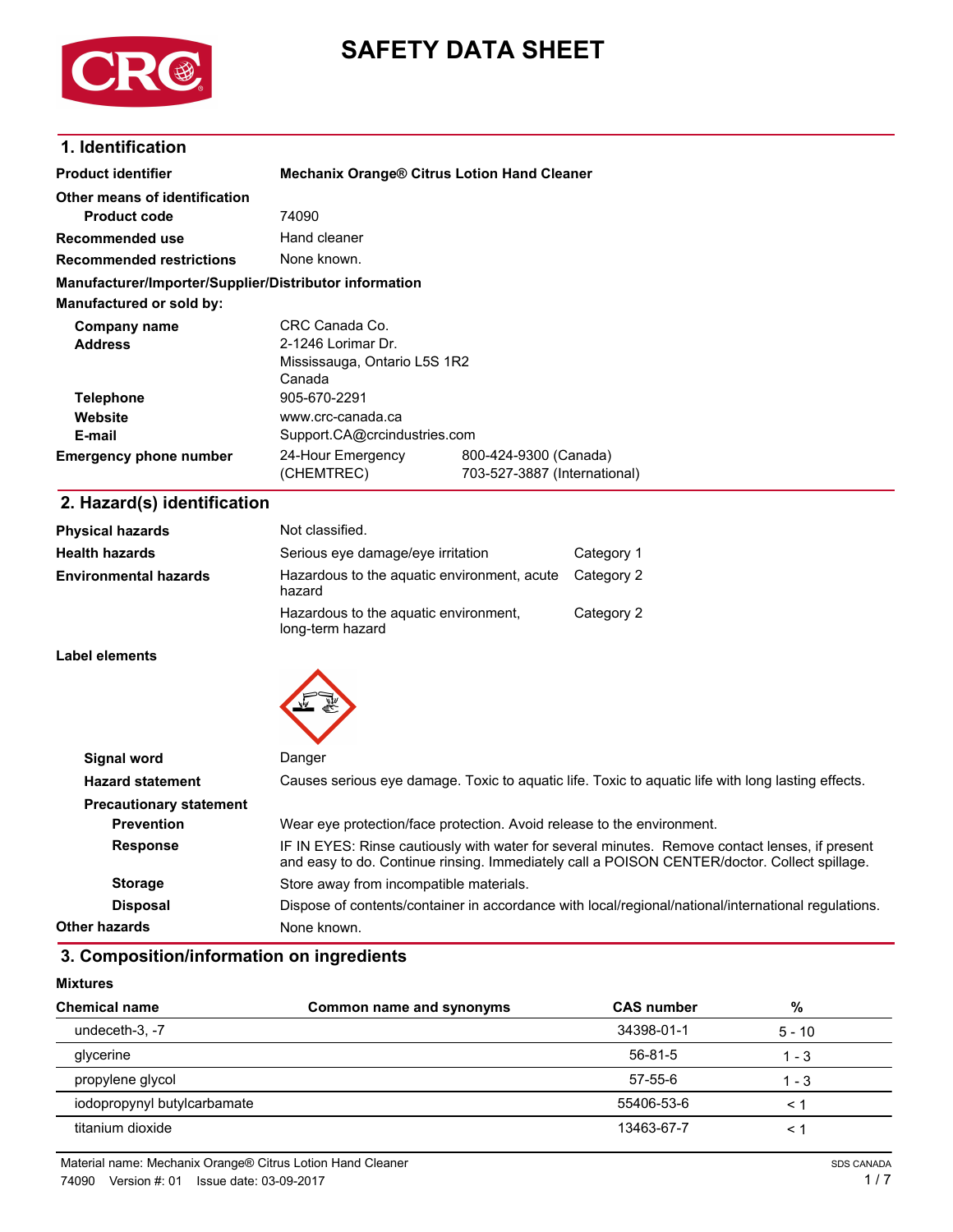All concentrations are in percent by weight unless ingredient is a gas. Gas concentrations are in percent by volume.

| 4. First-aid measures                                                        |                                                                                                                                                                                |
|------------------------------------------------------------------------------|--------------------------------------------------------------------------------------------------------------------------------------------------------------------------------|
| <b>Inhalation</b>                                                            | Move to fresh air. Call a physician if symptoms develop or persist.                                                                                                            |
| <b>Skin contact</b>                                                          | Wash off with soap and water. Get medical attention if irritation develops and persists.                                                                                       |
| Eye contact                                                                  | Immediately flush eyes with plenty of water for at least 15 minutes. Remove contact lenses, if<br>present and easy to do. Continue rinsing. Get medical attention immediately. |
| Ingestion                                                                    | Rinse mouth. Get medical attention if symptoms occur.                                                                                                                          |
| <b>Most important</b><br>symptoms/effects, acute and<br>delayed              | Severe eye irritation. Symptoms may include stinging, tearing, redness, swelling, and blurred<br>vision. Permanent eye damage including blindness could result.                |
| Indication of immediate<br>medical attention and special<br>treatment needed | Provide general supportive measures and treat symptomatically. Keep victim under observation.<br>Symptoms may be delayed.                                                      |
| <b>General information</b>                                                   | Ensure that medical personnel are aware of the material(s) involved, and take precautions to<br>protect themselves.                                                            |

## **5. Fire-fighting measures**

| Suitable extinguishing media                                     | Water fog. Foam. Dry chemical powder. Carbon dioxide (CO2).                                   |
|------------------------------------------------------------------|-----------------------------------------------------------------------------------------------|
| Unsuitable extinguishing<br>media                                | Do not use water jet as an extinguisher, as this will spread the fire.                        |
| Specific hazards arising from<br>the chemical                    | During fire, gases hazardous to health may be formed.                                         |
| Special protective equipment<br>and precautions for firefighters | Self-contained breathing apparatus and full protective clothing must be worn in case of fire. |
| <b>Fire fighting</b><br>equipment/instructions                   | Move containers from fire area if you can do so without risk.                                 |
| <b>Specific methods</b>                                          | Use standard firefighting procedures and consider the hazards of other involved materials.    |
| <b>General fire hazards</b>                                      | No unusual fire or explosion hazards noted.                                                   |

## **6. Accidental release measures**

| Personal precautions,<br>protective equipment and<br>emergency procedures | Keep unnecessary personnel away. Keep people away from and upwind of spill/leak. Wear<br>appropriate protective equipment and clothing during clean-up. Do not touch damaged containers<br>or spilled material unless wearing appropriate protective clothing. Ensure adequate ventilation.<br>Local authorities should be advised if significant spillages cannot be contained. For personal<br>protection, see section 8 of the SDS. |
|---------------------------------------------------------------------------|----------------------------------------------------------------------------------------------------------------------------------------------------------------------------------------------------------------------------------------------------------------------------------------------------------------------------------------------------------------------------------------------------------------------------------------|
| <b>Methods and materials for</b><br>containment and cleaning up           | This product is miscible in water. Prevent product from entering drains.                                                                                                                                                                                                                                                                                                                                                               |
|                                                                           | Small Spills: Wipe up with absorbent material (e.g. cloth, fleece). Clean surface thoroughly to<br>remove residual contamination.                                                                                                                                                                                                                                                                                                      |
|                                                                           | Never return spills to original containers for re-use. For waste disposal, see section 13 of the SDS.                                                                                                                                                                                                                                                                                                                                  |
| <b>Environmental precautions</b>                                          | Avoid release to the environment. Inform appropriate managerial or supervisory personnel of all<br>environmental releases. Prevent further leakage or spillage if safe to do so. Avoid discharge into<br>drains, water courses or onto the ground.                                                                                                                                                                                     |
| 7. Handling and storage                                                   |                                                                                                                                                                                                                                                                                                                                                                                                                                        |
| <b>Precautions for safe handling</b>                                      | Do not get this material in contact with eyes. Avoid prolonged exposure. Provide adequate<br>ventilation. Wear appropriate personal protective equipment. Avoid release to the environment.<br>Observe good industrial hygiene practices.                                                                                                                                                                                              |
| Conditions for safe storage,<br>including any incompatibilities           | Store in original tightly closed container. Store away from incompatible materials (see Section 10<br>of the SDS).                                                                                                                                                                                                                                                                                                                     |

# **8. Exposure controls/personal protection**

#### **Occupational exposure limits**

| <b>US. ACGIH Threshold Limit Values</b><br><b>Components</b> | Type | Value             |
|--------------------------------------------------------------|------|-------------------|
| titanium dioxide (CAS<br>13463-67-7)                         | TWA  | $10 \text{ mg/m}$ |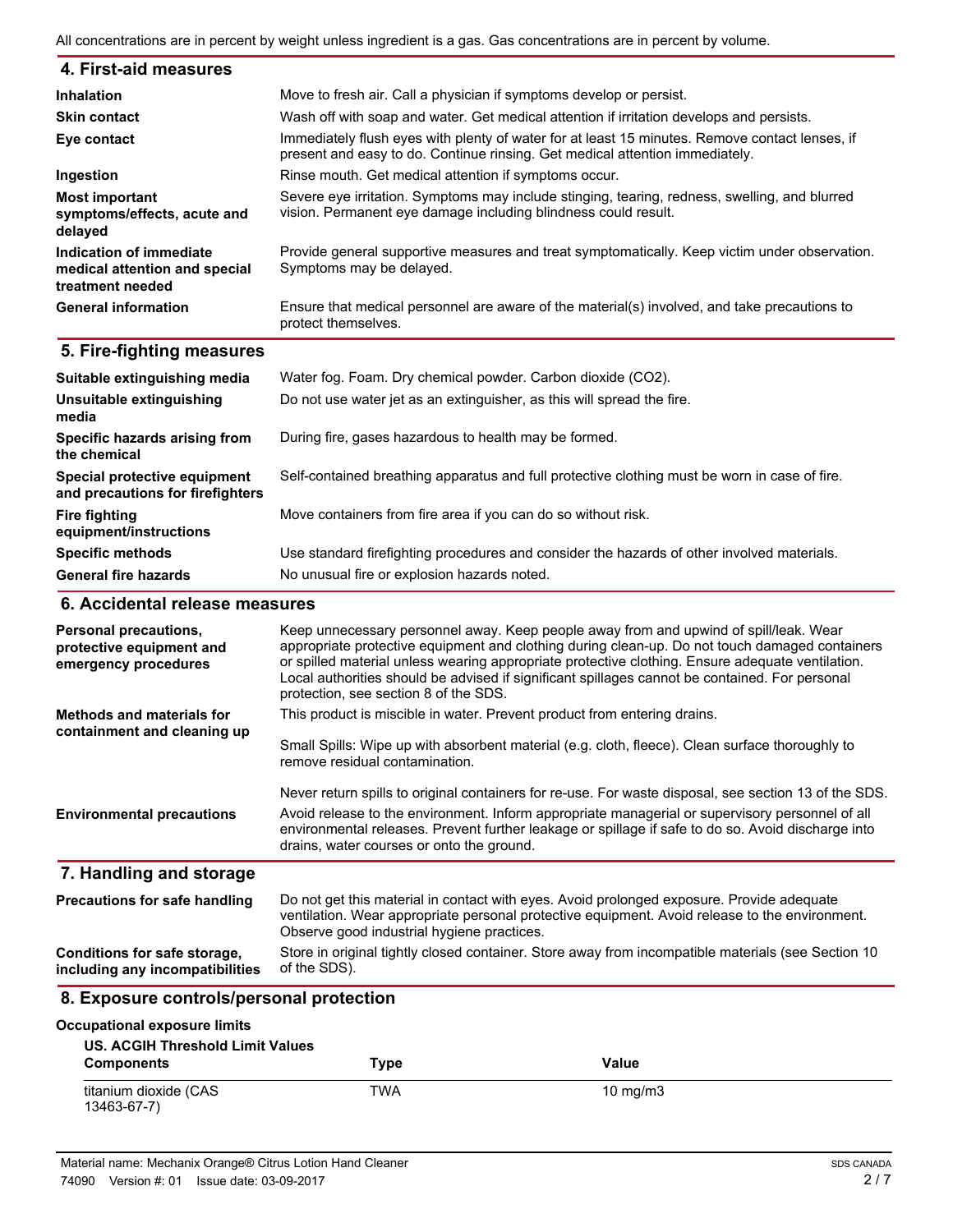| <b>Components</b>                                               | Canada. Alberta OELs (Occupational Health & Safety Code, Schedule 1, Table 2)<br><b>Type</b>                                                                                                                                                                                                                                                                                                                                       | Value                                                                                    | Form                 |
|-----------------------------------------------------------------|------------------------------------------------------------------------------------------------------------------------------------------------------------------------------------------------------------------------------------------------------------------------------------------------------------------------------------------------------------------------------------------------------------------------------------|------------------------------------------------------------------------------------------|----------------------|
| glycerine (CAS 56-81-5)<br>titanium dioxide (CAS<br>13463-67-7) | <b>TWA</b><br><b>TWA</b>                                                                                                                                                                                                                                                                                                                                                                                                           | 10 $mg/m3$<br>10 mg/m3                                                                   | Mist.                |
|                                                                 | Canada. British Columbia OELs. (Occupational Exposure Limits for Chemical Substances, Occupational Health and                                                                                                                                                                                                                                                                                                                      |                                                                                          |                      |
| Safety Regulation 296/97, as amended)                           |                                                                                                                                                                                                                                                                                                                                                                                                                                    |                                                                                          |                      |
| <b>Components</b>                                               | <b>Type</b>                                                                                                                                                                                                                                                                                                                                                                                                                        | <b>Value</b>                                                                             | Form                 |
| glycerine (CAS 56-81-5)                                         | <b>TWA</b>                                                                                                                                                                                                                                                                                                                                                                                                                         | $3$ mg/m $3$                                                                             | Respirable mist.     |
|                                                                 |                                                                                                                                                                                                                                                                                                                                                                                                                                    | 10 mg/m $3$                                                                              | Mist.                |
| titanium dioxide (CAS<br>13463-67-7)                            | <b>TWA</b>                                                                                                                                                                                                                                                                                                                                                                                                                         | $3$ mg/m $3$                                                                             | Respirable fraction. |
|                                                                 |                                                                                                                                                                                                                                                                                                                                                                                                                                    | 10 mg/m3                                                                                 | Total dust.          |
|                                                                 | Canada. Manitoba OELs (Reg. 217/2006, The Workplace Safety And Health Act)                                                                                                                                                                                                                                                                                                                                                         |                                                                                          |                      |
| <b>Components</b>                                               | <b>Type</b>                                                                                                                                                                                                                                                                                                                                                                                                                        | <b>Value</b>                                                                             |                      |
| titanium dioxide (CAS<br>13463-67-7)                            | <b>TWA</b>                                                                                                                                                                                                                                                                                                                                                                                                                         | 10 $mg/m3$                                                                               |                      |
|                                                                 | Canada. Ontario OELs. (Control of Exposure to Biological or Chemical Agents)                                                                                                                                                                                                                                                                                                                                                       |                                                                                          |                      |
| <b>Components</b>                                               | <b>Type</b>                                                                                                                                                                                                                                                                                                                                                                                                                        | <b>Value</b>                                                                             | Form                 |
| glycerine (CAS 56-81-5)                                         | <b>TWA</b>                                                                                                                                                                                                                                                                                                                                                                                                                         | 10 mg/m $3$                                                                              | Mist.                |
| propylene glycol (CAS<br>$57-55-6$                              | <b>TWA</b>                                                                                                                                                                                                                                                                                                                                                                                                                         | 155 mg/m3                                                                                | Vapor and aerosol.   |
|                                                                 |                                                                                                                                                                                                                                                                                                                                                                                                                                    | 10 mg/m3                                                                                 | Aerosol.             |
|                                                                 |                                                                                                                                                                                                                                                                                                                                                                                                                                    | 50 ppm                                                                                   | Vapor and aerosol.   |
| titanium dioxide (CAS<br>13463-67-7)                            | <b>TWA</b>                                                                                                                                                                                                                                                                                                                                                                                                                         | 10 mg/m3                                                                                 |                      |
|                                                                 | Canada. Quebec OELs. (Ministry of Labor - Regulation Respecting the Quality of the Work Environment)                                                                                                                                                                                                                                                                                                                               |                                                                                          |                      |
| <b>Components</b>                                               | <b>Type</b>                                                                                                                                                                                                                                                                                                                                                                                                                        | Value                                                                                    | <b>Form</b>          |
| glycerine (CAS 56-81-5)                                         | <b>TWA</b>                                                                                                                                                                                                                                                                                                                                                                                                                         | 10 mg/m $3$                                                                              | Mist.                |
| titanium dioxide (CAS<br>13463-67-7)                            | <b>TWA</b>                                                                                                                                                                                                                                                                                                                                                                                                                         | 10 mg/m3                                                                                 | Total dust.          |
| <b>Biological limit values</b>                                  | No biological exposure limits noted for the ingredient(s).                                                                                                                                                                                                                                                                                                                                                                         |                                                                                          |                      |
| Appropriate engineering<br>controls                             | Good general ventilation (typically 10 air changes per hour) should be used. Ventilation rates<br>should be matched to conditions. If applicable, use process enclosures, local exhaust ventilation,<br>or other engineering controls to maintain airborne levels below recommended exposure limits. If<br>exposure limits have not been established, maintain airborne levels to an acceptable level. Provide<br>eyewash station. |                                                                                          |                      |
| <b>Eye/face protection</b>                                      | Individual protection measures, such as personal protective equipment<br>Wear safety glasses with side shields (or goggles).                                                                                                                                                                                                                                                                                                       |                                                                                          |                      |
| <b>Skin protection</b>                                          |                                                                                                                                                                                                                                                                                                                                                                                                                                    |                                                                                          |                      |
| <b>Hand protection</b>                                          | Not normally needed.                                                                                                                                                                                                                                                                                                                                                                                                               |                                                                                          |                      |
| Other                                                           | Wear suitable protective clothing.                                                                                                                                                                                                                                                                                                                                                                                                 |                                                                                          |                      |
| <b>Respiratory protection</b>                                   | No personal respiratory protective equipment normally required. Provide adequate ventilation.                                                                                                                                                                                                                                                                                                                                      |                                                                                          |                      |
| <b>Thermal hazards</b>                                          | Not available.                                                                                                                                                                                                                                                                                                                                                                                                                     |                                                                                          |                      |
| <b>General hygiene</b>                                          | Always observe good personal hygiene measures, such as washing after handling the material                                                                                                                                                                                                                                                                                                                                         |                                                                                          |                      |
|                                                                 |                                                                                                                                                                                                                                                                                                                                                                                                                                    | and before eating, drinking, and/or smoking. Routinely wash work clothing and protective |                      |

| <b>Appearance</b>     |                |  |
|-----------------------|----------------|--|
| <b>Physical state</b> | Liquid.        |  |
| Form                  | Lotion.        |  |
| Color                 | White.         |  |
| Odor                  | Citrus.        |  |
| <b>Odor threshold</b> | Not available. |  |
| pH                    | $6 - 7$        |  |
|                       |                |  |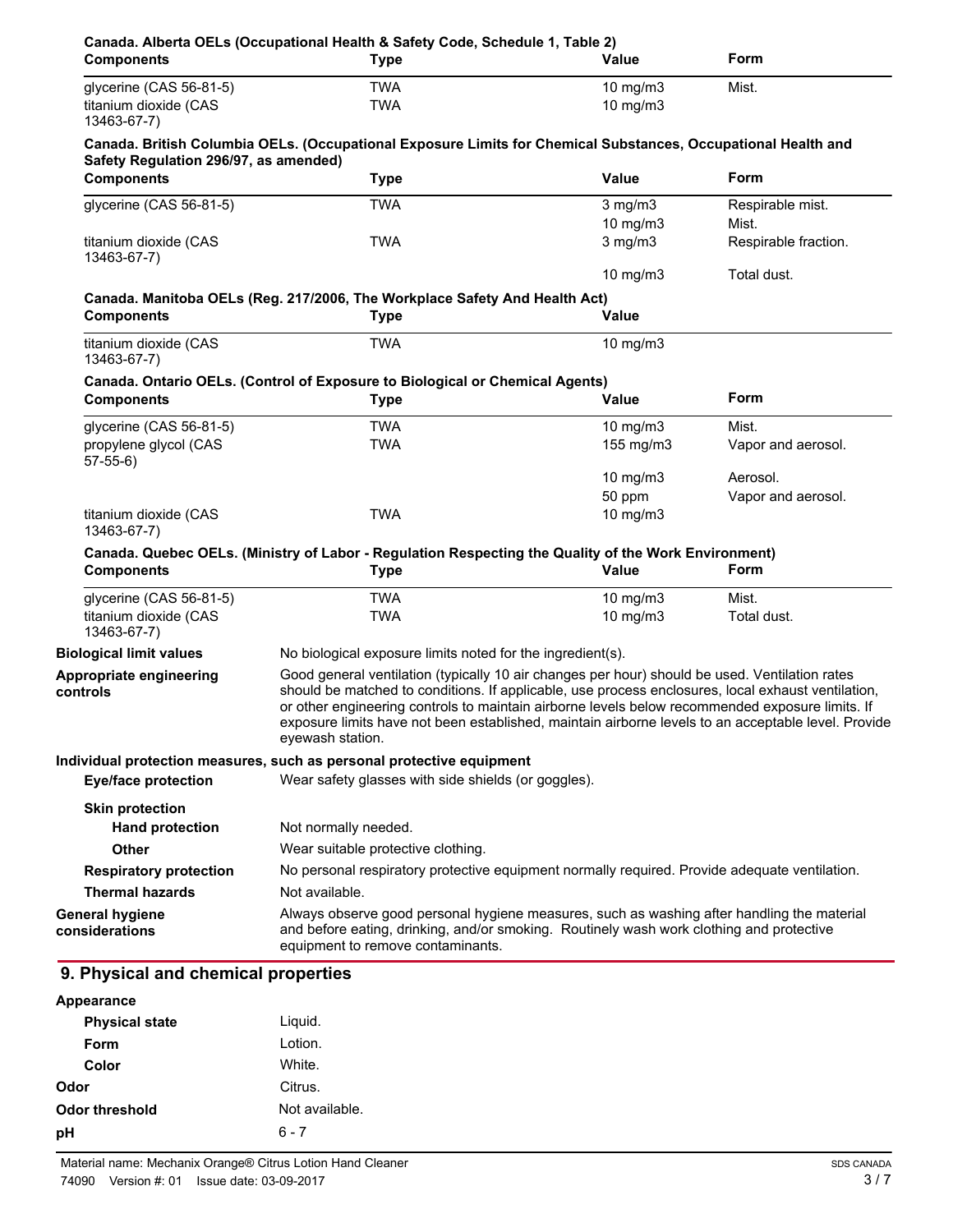| Melting point/freezing point                      | 32 °F (0 °C)                                   |
|---------------------------------------------------|------------------------------------------------|
| Initial boiling point and boiling<br>range        | 212 °F (100 °C) estimated                      |
| <b>Flash point</b>                                | > 210 °F (> 98.9 °C) Pensky-Martens Closed Cup |
| <b>Evaporation rate</b>                           | Not available.                                 |
| <b>Flammability (solid, gas)</b>                  | Not available.                                 |
| Upper/lower flammability or explosive limits      |                                                |
| <b>Flammability limit - lower</b><br>$(\%)$       | 2.6 % estimated                                |
| <b>Flammability limit - upper</b><br>$(\% )$      | 12.6 % estimated                               |
| Vapor pressure                                    | 47.5 hPa estimated                             |
| Vapor density                                     | Not available.                                 |
| <b>Relative density</b>                           | 1 (air = 1)                                    |
| Solubility(ies)                                   |                                                |
| <b>Solubility (water)</b>                         | Soluble (liquid portion)                       |
| <b>Partition coefficient</b><br>(n-octanol/water) | Not available.                                 |
| <b>Auto-ignition temperature</b>                  | 700 °F (371.1 °C) estimated                    |
| <b>Decomposition temperature</b>                  | Not available.                                 |
| <b>Viscosity</b>                                  | Not available.                                 |
| <b>Other information</b>                          |                                                |
| <b>Percent volatile</b>                           | 83.2 % estimated                               |

# **10. Stability and reactivity**

| <b>Reactivity</b>                            | The product is stable and non-reactive under normal conditions of use, storage and transport. |
|----------------------------------------------|-----------------------------------------------------------------------------------------------|
| <b>Chemical stability</b>                    | Material is stable under normal conditions.                                                   |
| <b>Possibility of hazardous</b><br>reactions | No dangerous reaction known under conditions of normal use.                                   |
| <b>Conditions to avoid</b>                   | Avoid temperatures exceeding the flash point. Contact with incompatible materials.            |
| Incompatible materials                       | Strong oxidizing agents.                                                                      |
| <b>Hazardous decomposition</b><br>products   | No hazardous decomposition products are known.                                                |

# **11. Toxicological information**

| Information on likely routes of exposure                                           |                                                      |                                                                                                                                                                 |
|------------------------------------------------------------------------------------|------------------------------------------------------|-----------------------------------------------------------------------------------------------------------------------------------------------------------------|
| <b>Inhalation</b>                                                                  | Prolonged inhalation may be harmful.                 |                                                                                                                                                                 |
| <b>Skin contact</b>                                                                | No adverse effects due to skin contact are expected. |                                                                                                                                                                 |
| Eye contact                                                                        | Causes serious eye damage.                           |                                                                                                                                                                 |
| Ingestion                                                                          | Expected to be a low ingestion hazard.               |                                                                                                                                                                 |
| Symptoms related to the<br>physical, chemical and<br>toxicological characteristics |                                                      | Severe eye irritation. Symptoms may include stinging, tearing, redness, swelling, and blurred<br>vision. Permanent eye damage including blindness could result. |
| Information on toxicological effects                                               |                                                      |                                                                                                                                                                 |
| <b>Acute toxicity</b>                                                              | Not known.                                           |                                                                                                                                                                 |
| <b>Components</b>                                                                  | <b>Species</b>                                       | <b>Test Results</b>                                                                                                                                             |
| iodopropynyl butylcarbamate (CAS 55406-53-6)                                       |                                                      |                                                                                                                                                                 |
| Acute                                                                              |                                                      |                                                                                                                                                                 |
| Dermal                                                                             |                                                      |                                                                                                                                                                 |
| LD <sub>50</sub>                                                                   | Rabbit                                               | > 2000 mg/kg                                                                                                                                                    |
| Oral                                                                               |                                                      |                                                                                                                                                                 |
| LD <sub>50</sub>                                                                   | Rat                                                  | $1.1$ g/kg                                                                                                                                                      |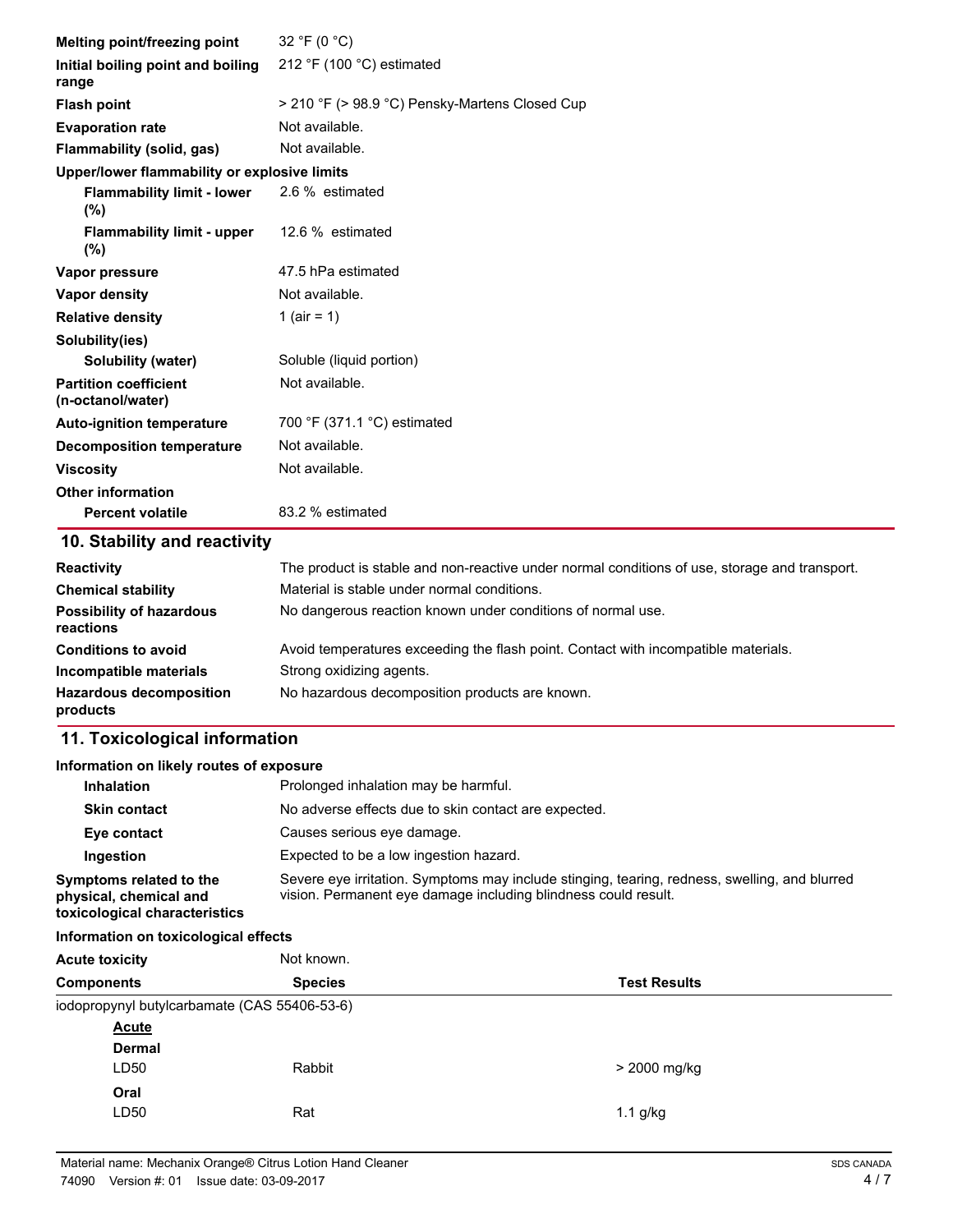| <b>Components</b>                                     | <b>Species</b>                |                                                                                          | <b>Test Results</b>          |
|-------------------------------------------------------|-------------------------------|------------------------------------------------------------------------------------------|------------------------------|
| propylene glycol (CAS 57-55-6)                        |                               |                                                                                          |                              |
| <b>Acute</b>                                          |                               |                                                                                          |                              |
| Oral                                                  |                               |                                                                                          |                              |
| LD50                                                  | Rat                           |                                                                                          | 30 g/kg                      |
| titanium dioxide (CAS 13463-67-7)                     |                               |                                                                                          |                              |
| <b>Acute</b>                                          |                               |                                                                                          |                              |
| Dermal                                                |                               |                                                                                          |                              |
| LD50                                                  | Rabbit                        |                                                                                          | > 10000 mg/kg                |
| Oral                                                  |                               |                                                                                          |                              |
| LD50                                                  | Rat                           |                                                                                          | > 10000 mg/kg                |
|                                                       |                               | * Estimates for product may be based on additional component data not shown.             |                              |
| <b>Skin corrosion/irritation</b>                      |                               | Prolonged skin contact may cause temporary irritation.                                   |                              |
| Serious eye damage/eye<br>irritation                  |                               | Causes serious eye damage.                                                               |                              |
| Respiratory or skin sensitization                     |                               |                                                                                          |                              |
| Canada - Alberta OELs: Irritant                       |                               |                                                                                          |                              |
| glycerine (CAS 56-81-5)                               |                               | Irritant                                                                                 |                              |
| titanium dioxide (CAS 13463-67-7)                     |                               | Irritant                                                                                 |                              |
| <b>Respiratory sensitization</b>                      | Not a respiratory sensitizer. |                                                                                          |                              |
| <b>Skin sensitization</b>                             |                               | This product is not expected to cause skin sensitization.                                |                              |
| Germ cell mutagenicity                                | mutagenic or genotoxic.       | No data available to indicate product or any components present at greater than 0.1% are |                              |
| Carcinogenicity                                       |                               |                                                                                          |                              |
| <b>ACGIH Carcinogens</b>                              |                               |                                                                                          |                              |
| titanium dioxide (CAS 13463-67-7)                     |                               | A4 Not classifiable as a human carcinogen.                                               |                              |
| Canada - Manitoba OELs: carcinogenicity               |                               |                                                                                          |                              |
| titanium dioxide (CAS 13463-67-7)                     |                               | Not classifiable as a human carcinogen.                                                  |                              |
| <b>Reproductive toxicity</b>                          |                               | This product is not expected to cause reproductive or developmental effects.             |                              |
| Specific target organ toxicity -<br>single exposure   | Not classified.               |                                                                                          |                              |
| Specific target organ toxicity -<br>repeated exposure | Not classified.               |                                                                                          |                              |
| <b>Aspiration hazard</b>                              | Not an aspiration hazard.     |                                                                                          |                              |
| <b>Chronic effects</b>                                |                               | Prolonged inhalation may be harmful. Prolonged exposure may cause chronic effects.       |                              |
| 12. Ecological information                            |                               |                                                                                          |                              |
| <b>Ecotoxicity</b>                                    |                               | Toxic to aquatic life with long lasting effects.                                         |                              |
| <b>Components</b>                                     |                               | <b>Species</b>                                                                           | <b>Test Results</b>          |
| glycerine (CAS 56-81-5)                               |                               |                                                                                          |                              |
| <b>Aquatic</b>                                        |                               |                                                                                          |                              |
| Fish                                                  | <b>LC50</b>                   | Rainbow trout, donaldson trout                                                           | 51000 - 57000 mg/l, 96 hours |
|                                                       |                               | (Oncorhynchus mykiss)                                                                    |                              |
| iodopropynyl butylcarbamate (CAS 55406-53-6)          |                               |                                                                                          |                              |
| <b>Aquatic</b>                                        |                               |                                                                                          |                              |
| Fish                                                  | <b>LC50</b>                   | Rainbow trout, donaldson trout<br>(Oncorhynchus mykiss)                                  | 0.05 - 0.089 mg/l, 96 hours  |
| propylene glycol (CAS 57-55-6)                        |                               |                                                                                          |                              |
| <b>Aquatic</b>                                        |                               |                                                                                          |                              |
| Crustacea                                             | <b>EC50</b>                   | Water flea (Daphnia magna)                                                               | > 10000 mg/l, 48 hours       |
| Fish                                                  | <b>LC50</b>                   | Fathead minnow (Pimephales promelas) 710 mg/l, 96 hours                                  |                              |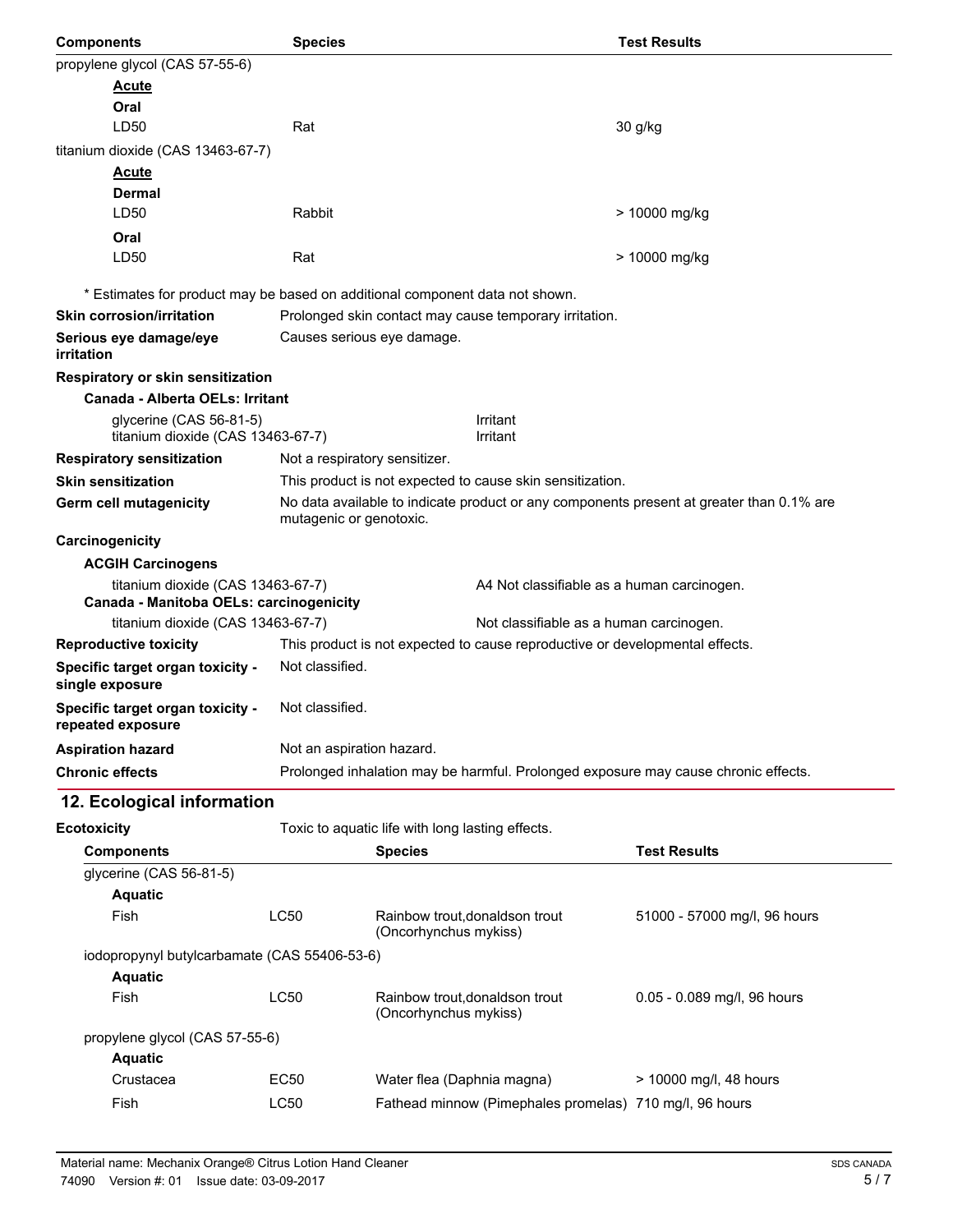| <b>Components</b>                                        |                                                   | <b>Species</b>                                                               | Test Results             |
|----------------------------------------------------------|---------------------------------------------------|------------------------------------------------------------------------------|--------------------------|
| titanium dioxide (CAS 13463-67-7)                        |                                                   |                                                                              |                          |
| <b>Aquatic</b>                                           |                                                   |                                                                              |                          |
| Crustacea                                                | EC50                                              | Water flea (Daphnia magna)                                                   | $>$ 1000 mg/l, 48 hours  |
| Acute                                                    |                                                   |                                                                              |                          |
| Fish                                                     | LC50                                              | Fathead minnow (Pimephales promelas) 1000 mg/l, 96 hours                     |                          |
| undeceth-3, -7 (CAS 34398-01-1)                          |                                                   |                                                                              |                          |
| <b>Aquatic</b>                                           |                                                   |                                                                              |                          |
| Crustacea                                                | EC50                                              | Water flea (Daphnia magna)                                                   | 1.6 - 2.5 mg/l, 48 hours |
| Fish                                                     | LC50                                              | Fathead minnow (Pimephales promelas) 3.2 - 5 mg/l, 96 hours                  |                          |
|                                                          |                                                   | * Estimates for product may be based on additional component data not shown. |                          |
| Persistence and degradability                            |                                                   | No data is available on the degradability of this product.                   |                          |
| Bioaccumulative potential                                |                                                   |                                                                              |                          |
|                                                          | Partition coefficient n-octanol / water (log Kow) |                                                                              |                          |
| glycerine                                                |                                                   | $-1.76$                                                                      |                          |
| propylene glycol                                         |                                                   | $-0.92$                                                                      |                          |
| <b>Bioconcentration factor (BCF)</b><br>titanium dioxide |                                                   | 352                                                                          |                          |
|                                                          |                                                   |                                                                              |                          |

| titanium dioxide      | 352                                                                                                                                                                                        |  |
|-----------------------|--------------------------------------------------------------------------------------------------------------------------------------------------------------------------------------------|--|
| Mobility in soil      | No data available.                                                                                                                                                                         |  |
| Other adverse effects | No other adverse environmental effects (e.g. ozone depletion, photochemical ozone creation<br>potential, endocrine disruption, global warming potential) are expected from this component. |  |

### **13. Disposal considerations**

| Disposal of waste from<br>residues / unused products | Collect and reclaim or dispose in sealed containers at licensed waste disposal site. Do not allow<br>this material to drain into sewers/water supplies. Do not contaminate ponds, waterways or ditches<br>with chemical or used container. Dispose of contents/container in accordance with<br>local/regional/national/international regulations. |
|------------------------------------------------------|---------------------------------------------------------------------------------------------------------------------------------------------------------------------------------------------------------------------------------------------------------------------------------------------------------------------------------------------------|
| Local disposal regulations                           | Dispose in accordance with all applicable regulations.                                                                                                                                                                                                                                                                                            |
| <b>Contaminated packaging</b>                        | Since emptied containers may retain product residue, follow label warnings even after container is<br>emptied. Empty containers should be taken to an approved waste handling site for recycling or<br>disposal.                                                                                                                                  |

#### **14. Transport information**

#### **TDG**

Not regulated as dangerous goods.

#### **IATA**

Not regulated as dangerous goods.

#### **IMDG**

Not regulated as dangerous goods.

**Transport in bulk according to** Not established. **Annex II of MARPOL 73/78 and the IBC Code**

### **15. Regulatory information**

#### **Canadian regulations**

**Controlled Drugs and Substances Act** Not regulated.

**Export Control List (CEPA 1999, Schedule 3)**

Not listed.

**Greenhouse Gases**

Not listed.

**Precursor Control Regulations**

Not regulated.

## **International regulations**

#### **Stockholm Convention**

Not applicable.